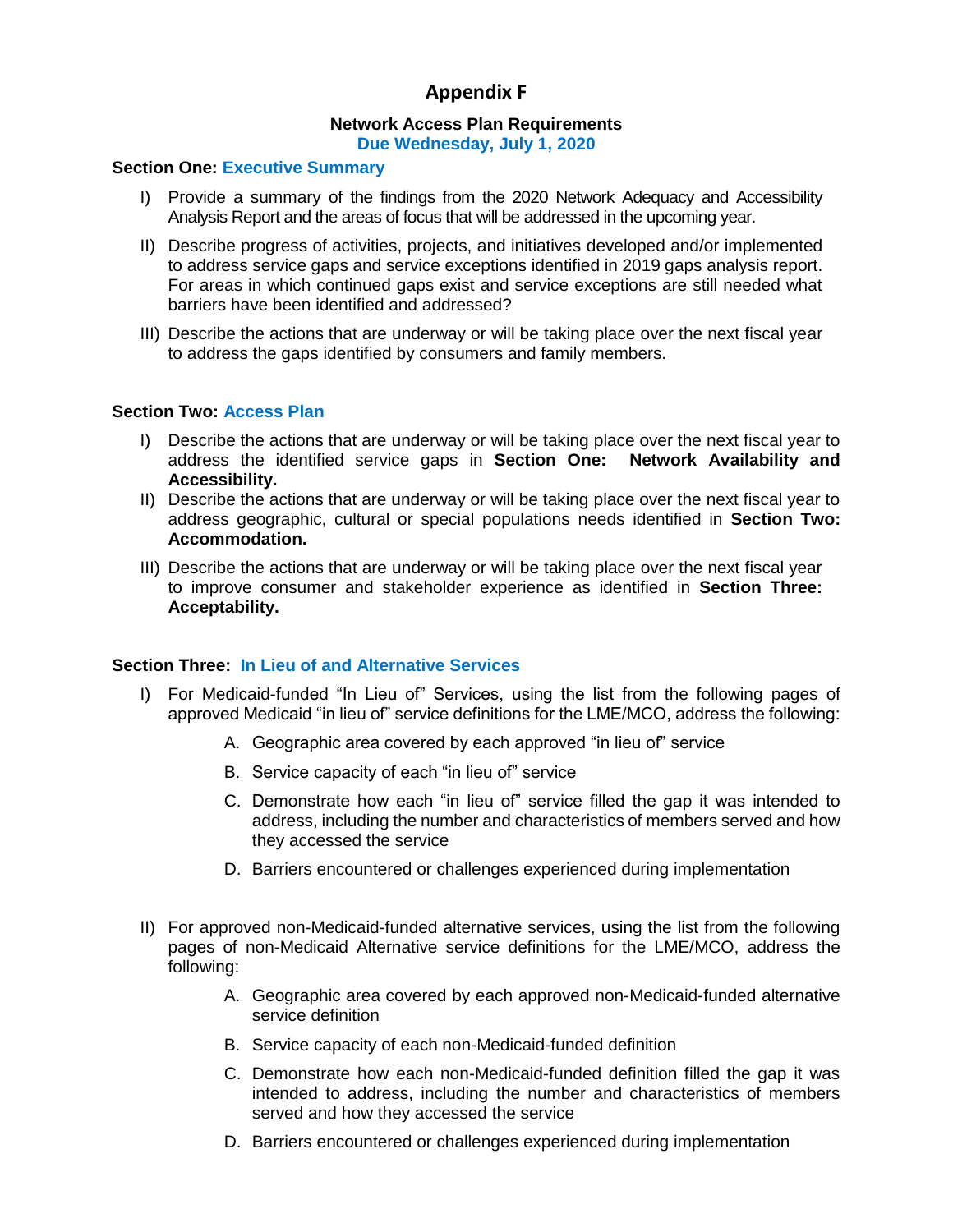### **Approved Medicaid and Non-Medicaid "In Lieu of" Services or Alternative Service Definitions Billed In FY19**

### **Alliance**

*Approved* "In Lieu of" *Service Definitions -- Medicaid Services*

| H2022-22-Z1; H2022-U3-<br>HE; H2022-22-Z2; H2022-<br>22-73 | <b>Family Centered Treatment</b>     |
|------------------------------------------------------------|--------------------------------------|
| 90837-22-PL; 90834-22-<br>PL; H0036-22                     | <b>Outpatient Plus</b>               |
| H0040 TS; H0040-22                                         | <b>ACT Step Down</b>                 |
| S5145-22-Z3                                                | Rapid Response                       |
| T2016 U5                                                   | <b>Behavioral Health Urgent Care</b> |
| H0032-U3; H0032-U3                                         | High Fidelity Wraparound Team (HFWT) |

*Alternative Service Definitions Billed In FY19 -- Non-Medicaid (State) Services*

| YA323        | Assertive engagement                                    |
|--------------|---------------------------------------------------------|
| <b>YA324</b> | <b>Crisis Evaluation &amp; Observation</b>              |
| <b>YA346</b> | <b>Hospital Discharge Transition Service</b>            |
| <b>YA377</b> | <b>Comprehensive Screening and Community Connection</b> |
| <b>YA385</b> | <b>Safety Supervisor</b>                                |
| YA386        | Outpatient DBT (Group)                                  |
| <b>YA387</b> | Outpatient DBT (Individual)                             |

### **Cardinal**

*Approved* "In Lieu of" *Service Definitions -- Medicaid Services*

| <b>H0036 HK U5</b>                                                              | <b>Family Centered Treatment</b>                                                       |  |
|---------------------------------------------------------------------------------|----------------------------------------------------------------------------------------|--|
| <b>H0040 TS U5</b>                                                              | <b>ACTT Step Down</b>                                                                  |  |
|                                                                                 |                                                                                        |  |
| S9480 U5; S9480 HK U5                                                           | <b>Rapid Care Services</b>                                                             |  |
| H0040-U5                                                                        | Child ACTT                                                                             |  |
| H2011-U5-U1                                                                     | Enhanced Crisis Response (ECR)                                                         |  |
| H2022-HE-U5                                                                     | In Home Therapy Services for Children with Mental<br>Illness/Substance Abuse Diagnosis |  |
| H0018-HA; H0018-HB                                                              | <b>Residential Service - Complex Needs</b>                                             |  |
| Alternative Service Definitions Billed In FY19 -- Non-Medicaid (State) Services |                                                                                        |  |

| YA324 | <b>Crisis Evaluation &amp; Observation</b> |
|-------|--------------------------------------------|
| YA341 | <b>Assertive Engagement</b>                |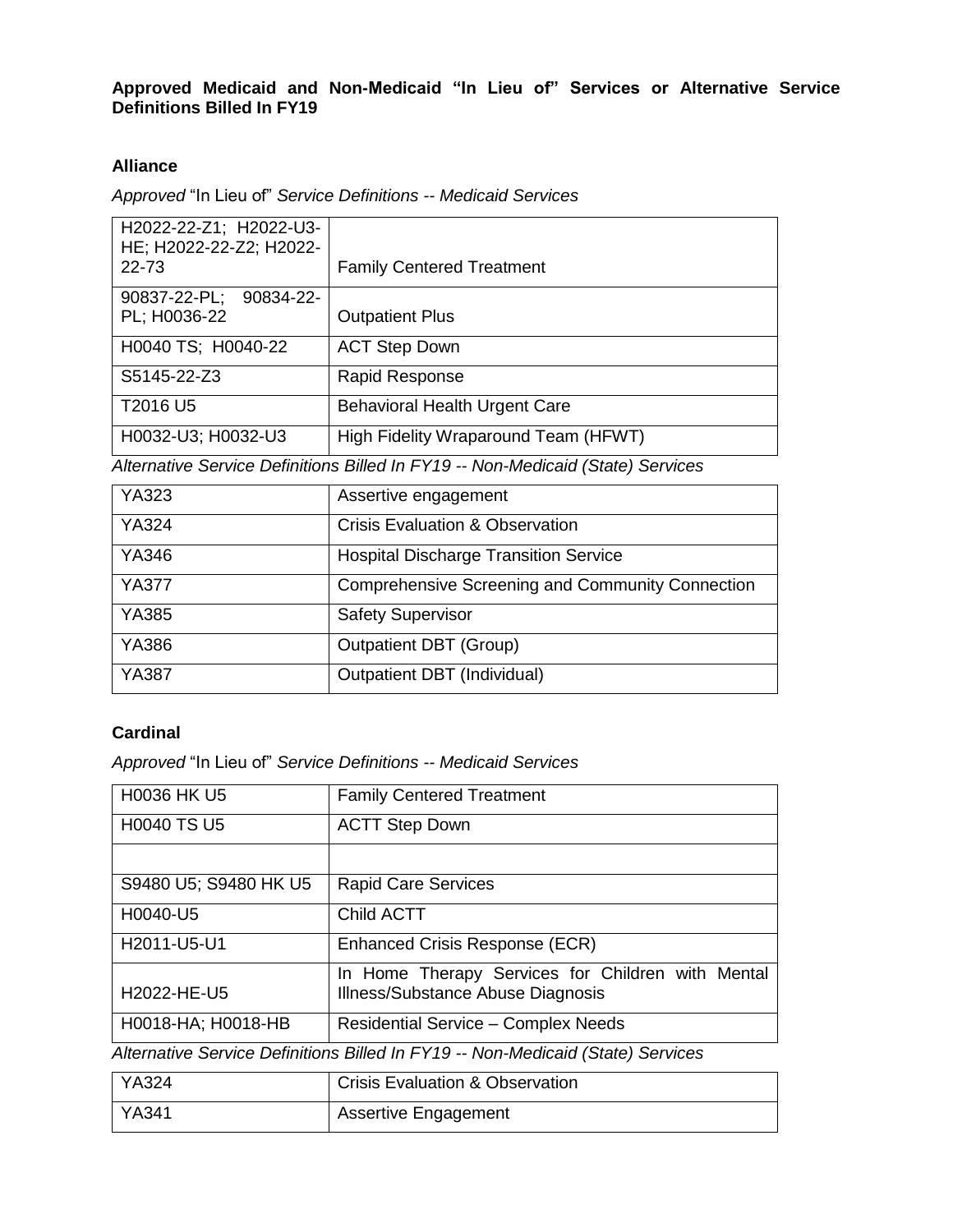| YA346        | <b>Hospital Discharge Transition Services</b>     |
|--------------|---------------------------------------------------|
| YA532        | Assertive Engagement - QP (Licensed & Unlicensed) |
| YA353        | Assertive Engagement - AP & Paraprofessional      |
| <b>YA385</b> | <b>Hourly Safety Supervision</b>                  |
| YA386        | <b>Outpatient DBT Group</b>                       |
| <b>YA387</b> | Outpatient DBT Individual                         |
| <b>YA391</b> | Senior IDD - My Turn                              |
| YA392        | Afterschool Summer Enrichment Program             |

# **Eastpointe**

*Approved* "In Lieu of" *Service Definitions -- Medicaid Services*

| H2022 P1 U5; H2022 P2  <br>U5; H2022 P3 U5 | <b>Family Centered Treatment</b> |
|--------------------------------------------|----------------------------------|
| H0032-HF; H0038-UF-FP;  <br>H0038-UA-4YP   | <b>High Fidelity Wraparound</b>  |

*Alternative Service Definitions Billed In FY19 -- Non-Medicaid (State) Services*

| <b>YA324</b> | <b>Crisis Evaluation &amp; Observation</b>   |
|--------------|----------------------------------------------|
| <b>YA328</b> | TBI Long Term residential rehab              |
| YA436        | <b>Hospital Discharge Transition Service</b> |
| YA365        | Assertive engagement                         |
| YA369        | <b>Crisis Evaluation &amp; Observation</b>   |

### **Partners**

*Approved* "In Lieu of" *Service Definitions -- Medicaid Services*

| H2022 Z1; H2022 HE                                                              | <b>Family Centered Treatment</b>                            |  |
|---------------------------------------------------------------------------------|-------------------------------------------------------------|--|
| H0032 U5                                                                        | <b>Critical Time Intervention</b>                           |  |
| Plan is to use 90873 U5                                                         | <b>Outpatient Plus</b>                                      |  |
| S5145 U5                                                                        | Rapid Response Crisis Services for Children and Youth       |  |
| H2019 U5                                                                        | Dialectical Behavioral Therapy                              |  |
| T2016                                                                           | <b>Behavioral Health Crisis Assessment and Intervention</b> |  |
| H0019 U5                                                                        | <b>High Fidelity Wraparound</b>                             |  |
| H2022-U5                                                                        | Young Adults in Transition                                  |  |
| T2016 U5 U1, Level 1-5                                                          | <b>Long Term Community Supports</b>                         |  |
| Alternative Service Definitions Billed In FY19 -- Non-Medicaid (State) Services |                                                             |  |

| YA341              | Assertive engagement                         |
|--------------------|----------------------------------------------|
| <sup>1</sup> YA346 | <b>Hospital Discharge Transition Service</b> |
| YA369              | <b>Crisis Evaluation &amp; Observation</b>   |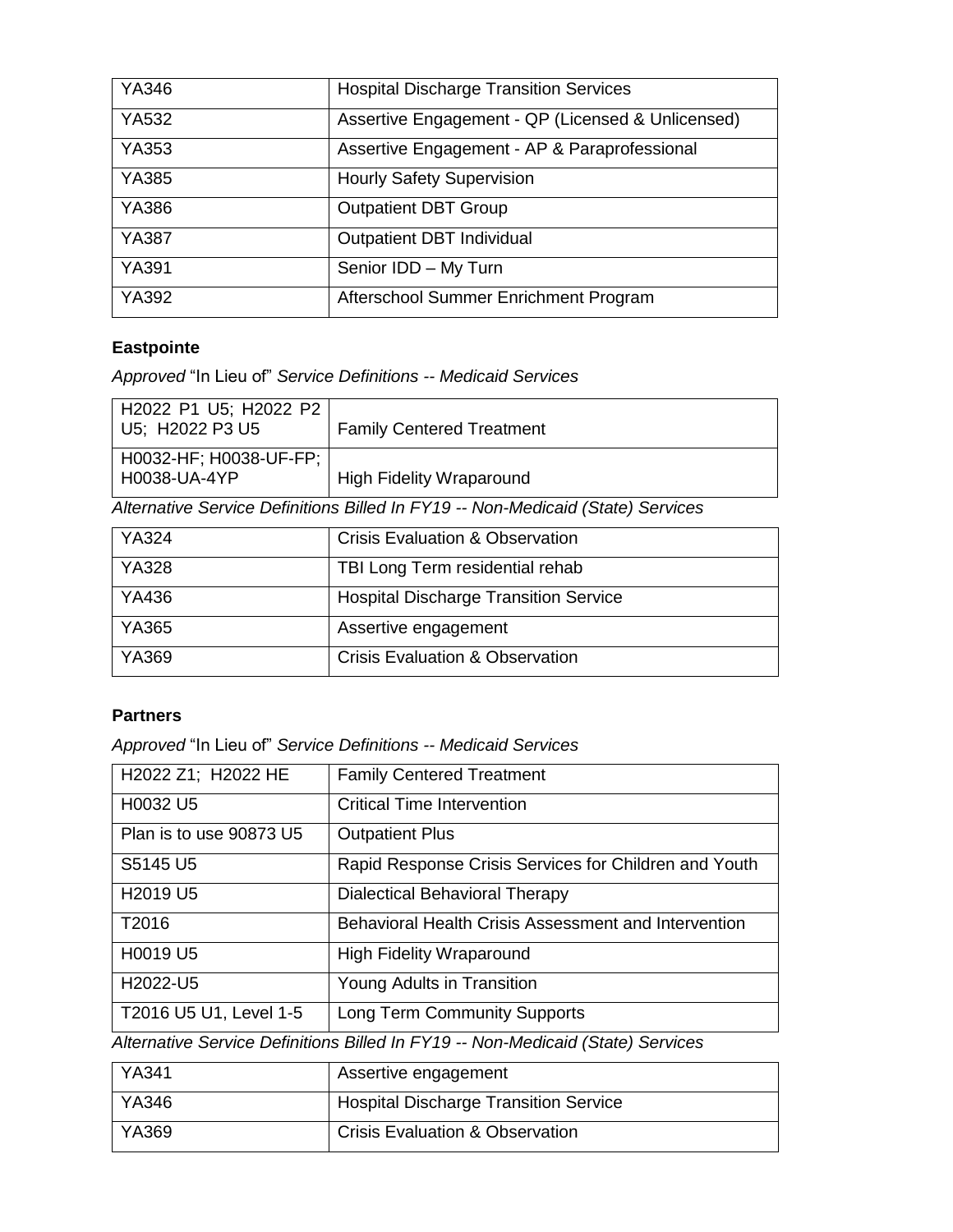### **Sandhills**

*Approved* "In Lieu of" *Service Definitions -- Medicaid Services*

| H2022 Z1; H2022 Z2; |                                                                                 |
|---------------------|---------------------------------------------------------------------------------|
| <b>H2022 HE</b>     | <b>Family Centered Treatment</b>                                                |
|                     | Alternative Service Definitions Billed In FY19 -- Non-Medicaid (State) Services |
| YA324               | <b>Crisis Evaluation &amp; Observation</b>                                      |
| <b>YA352</b>        | Assertive Engagement - QP (Licensed & Unlicensed)                               |
| <b>YA353</b>        | Assertive Engagement - AP & Paraprofessional                                    |
| YA382               | <b>CAET School to Work Transition-Group</b>                                     |

### **Trillium**

*Approved* "In Lieu of" *Service Definitions -- Medicaid Services*

| 90791; 90832;                                                                   | 90837; 90839; 90840; | 90834: |                                                |
|---------------------------------------------------------------------------------|----------------------|--------|------------------------------------------------|
| 90846; 90847 T1017 TJ                                                           |                      |        | Child First                                    |
| T2016 TF U5                                                                     |                      |        | <b>Community Living Facilities and Support</b> |
| Alternative Service Definitions Billed In FY19 -- Non-Medicaid (State) Services |                      |        |                                                |

| <b>YA324</b> | <b>Crisis Evaluation &amp; Observation</b>   |
|--------------|----------------------------------------------|
| <b>YA328</b> | TBI Long term Residential Rehabilitation     |
| <b>YA346</b> | <b>Hospital Discharge Transition Service</b> |
| <b>YA385</b> | Safety Supervisor - Hourly                   |
| <b>YA386</b> | <b>Outpatient DBT (Group)</b>                |
| <b>YA387</b> | Outpatient DBT (Individual)                  |

# **Vaya Health**

*Approved* "In Lieu of" *Service Definitions -- Medicaid Services*

| H2021-HN; H2021-HO                           | <b>Outpatient Plus</b>                                                                    |
|----------------------------------------------|-------------------------------------------------------------------------------------------|
| T2016 U5                                     | Crisis<br><b>Risk</b><br><b>Behavioral</b><br>Health<br>Assessment<br>and<br>Intervention |
| H2016-U5; H2016-U5-22                        | <b>High Fidelity Wraparound Team</b>                                                      |
| S5145 U5                                     | <b>Enhanced Therapeutic Foster Care</b>                                                   |
| H <sub>2022</sub> U <sub>5</sub>             | <b>Transitional Youth Services</b>                                                        |
| with<br><b>ICF-IID</b><br>Codes<br>modifiers | <b>Long Term Community Support</b>                                                        |
| H0032 with U5                                | <b>Critical Time Intervention</b>                                                         |

*Alternative Service Definitions Billed In FY19 -- Non-Medicaid (State) Services*